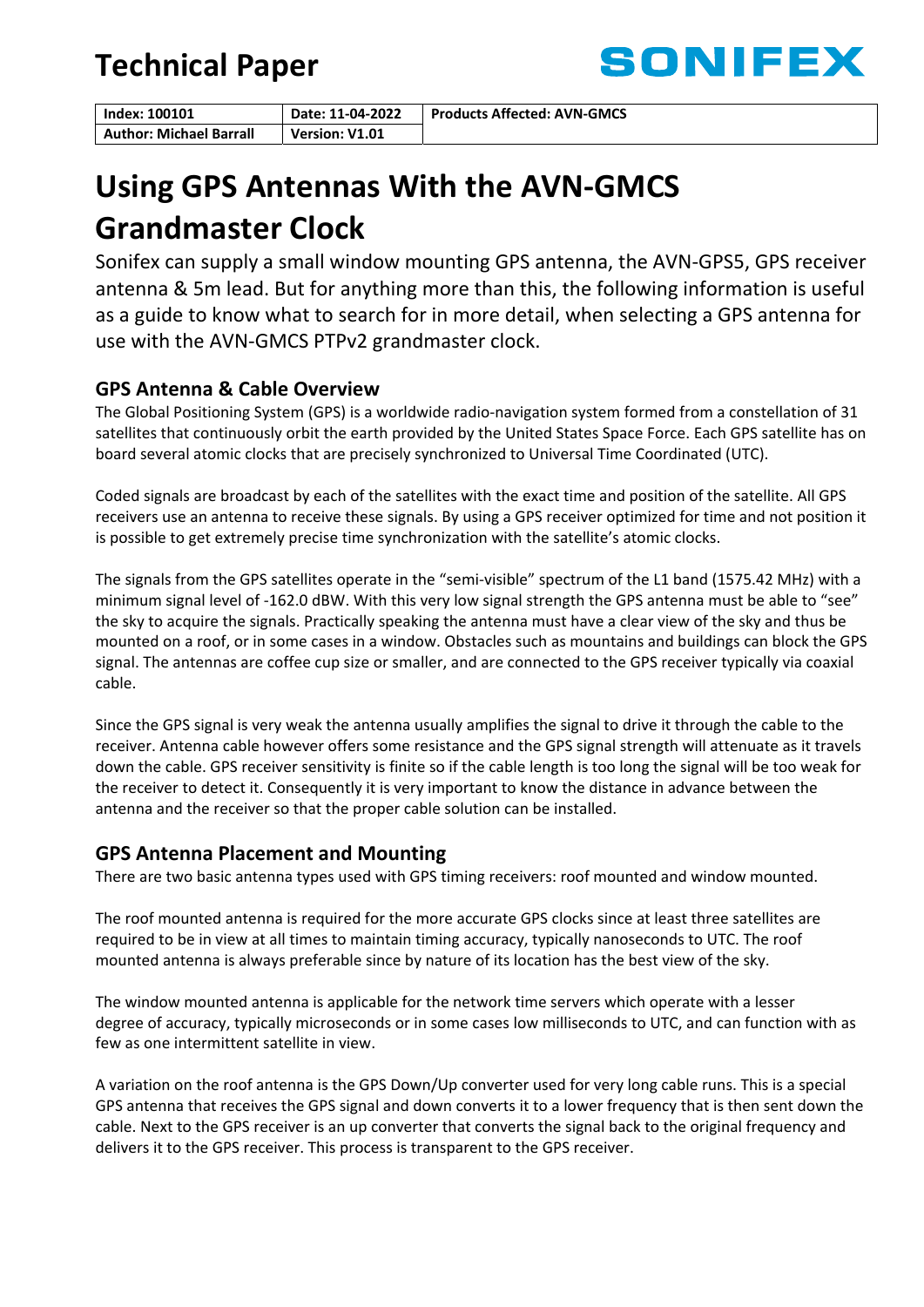

#### **Roof Antenna Placement**



When selecting a site for the roof antenna, find an outdoor location that provides full 360degree visibility of the horizon. In most cases, this means locating the antenna as high as possible, thus on the roof. Any obstructions may degrade unit performance by blocking the satellite signals. Blocked signals can increase the time for satellite acquisition, or prevent acquisition altogether.

A short mounting mast and hose clamps are provided with the roof antenna to mount the antenna to a pole or the peak of a building. The antenna mounting mast and clamps are well suited to attach the antenna to a vent pipe or mast affixed to the roof. The pipe must be rigid and able to withstand high winds without flexing.

Fig 1.

#### **Typical Roof Antenna Mounting**

GPS receivers can be susceptible to reflected GPS signals called multipath. Multipath interference is caused by reflected signals that arrive at the antenna out of phase with the direct signal and are particularly prevalent in cities where there can be reflections from sky‐scrapers. This interference is most pronounced at low elevation angles from 10 to 20 degrees above the horizon. The height of the mast/antenna may be extended upward to prevent multipath interference. The antenna should also be at least three to six feet (1‐2 m) from a reflecting surface.

#### **Window Antenna Placement**

The window mount antenna is suitable for use only with the network time server products with appropriate versions of firmware. For window mounted antenna installations it is best to use a window with the best view of the sky. For windows with equivalent views, orientations that face the equator are preferred. Generally more satellites will be in view toward the equator than away from it, east or west facing windows will also work. Polar facing windows will also work but in general are not preferred. Windows that have the best view of the sky are always preferred regardless of orientation.

Attach the antenna above the window sill versus at the top of the window. This will improve the upward visibility from the antenna to the sky. Note that some window glazing treatments may reduce or block the GPS signals, preventing the time server from acquiring the time.

## **Indoor Mounting Can Be Problematic**

Obstructions may block signal reception if your GPS antenna is not properly located. Try to find an unobstructed view of the sky. In some cases this can be accomplished by placing the included basic antenna adjacent to a window. However, in most cases good reception will require mounting a standard antenna outside of the building, perhaps on a roof. It is possible that the system will operate indoors and under certain obstructions, but this can only be determined by trial and error to ultimately lead to a successful installation.

## **GPS Antenna Cable Configurations/Options**

Antenna cabling solutions typically vary depending on how far the antenna is installed from the GPS receiver. 150ft (45m) is the unaided cable length limit for many GPS timing receivers. Adding a GPS inline amplifier extends the cable length an additional 150ft (45m). Beyond 300ft (90m) alternative methods may be used.

Figure 2 highlights the cable lengths and the antenna solutions that enable them.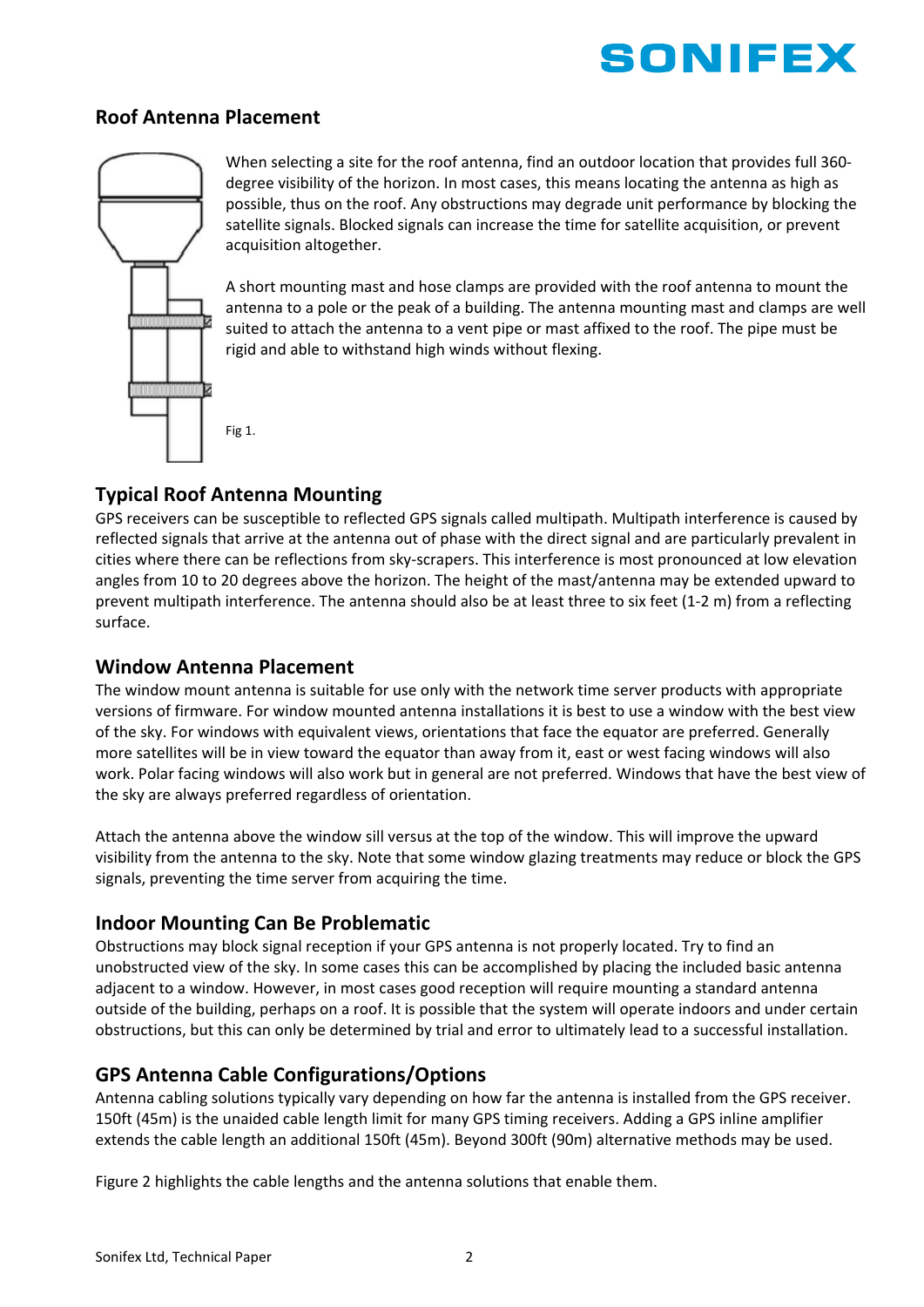

## **Experiments With Different Cable Types**

The type of cable used between the antenna and the AVN‐GMCS affects the length of cable required. The test below were carried out using the AVN‐GPS5 (which has 5m of RG174 cable connected to it) and then adding the following cables. Note that the connectors to join the cables would have also caused some insertion loss.

Using the best cable (for example the CC‐HDF400‐100M https://www.wifi‐antennas.co.uk/hdf400‐low‐loss‐ coaxial-cable-100m-drum) we've managed to get the GPS to work with 100m of cable without an amplifier.

Although a GPS lock can be obtained, using an antenna amplifier would be advisable with cable lengths over 45m‐50m, especially with thinner RG58U cable, allowing a further extension of 45‐50m.

The cheapest, thinnest RG58U cable only extends up 20‐30m.

The AVN‐GMC provides 3V3 volts for the GPS antenna, so the thinner RG174 cable isn't recommended on longer cable runs due to the attenuation and DC voltage drop. The GPS antennas usually need 3 to 5V DC.

#### **Cable Delay**

GPS position as well as precise UTC time is determined at the point the GPS signals are received at the antenna. Since the antenna is typically attached to the GPS timing receiver via a cable, signal propagation delays through the cable cause the time calculated by the receiver to be slightly behind UTC. In GPS clocks with nanosecond and microsecond accuracy this is a critical factor. In products such as network time servers, cable delay is not important because time transfer over IP networks, such as that used by the AVN‐GMCS, degrades the time to the millisecond level.

Cable delay is a function of the cable type. RG‐58 cable for example typically delays the signal 1.54 ns/ft. For 50 feet of cable (15 m) the delay would be 77 nanoseconds.

Cable delay is removed by advancing the antenna signal inside the GPS receiver. In this example, advancing the signal +77 nanoseconds removes all cable latency.

Solutions such as the GPS Down/up converter also introduce signal latency but this latency can also be removed by adjusting the signal. All precision GPS timing receivers with nanosecond or microsecond timing accuracy have the ability to compensate for cable delay.

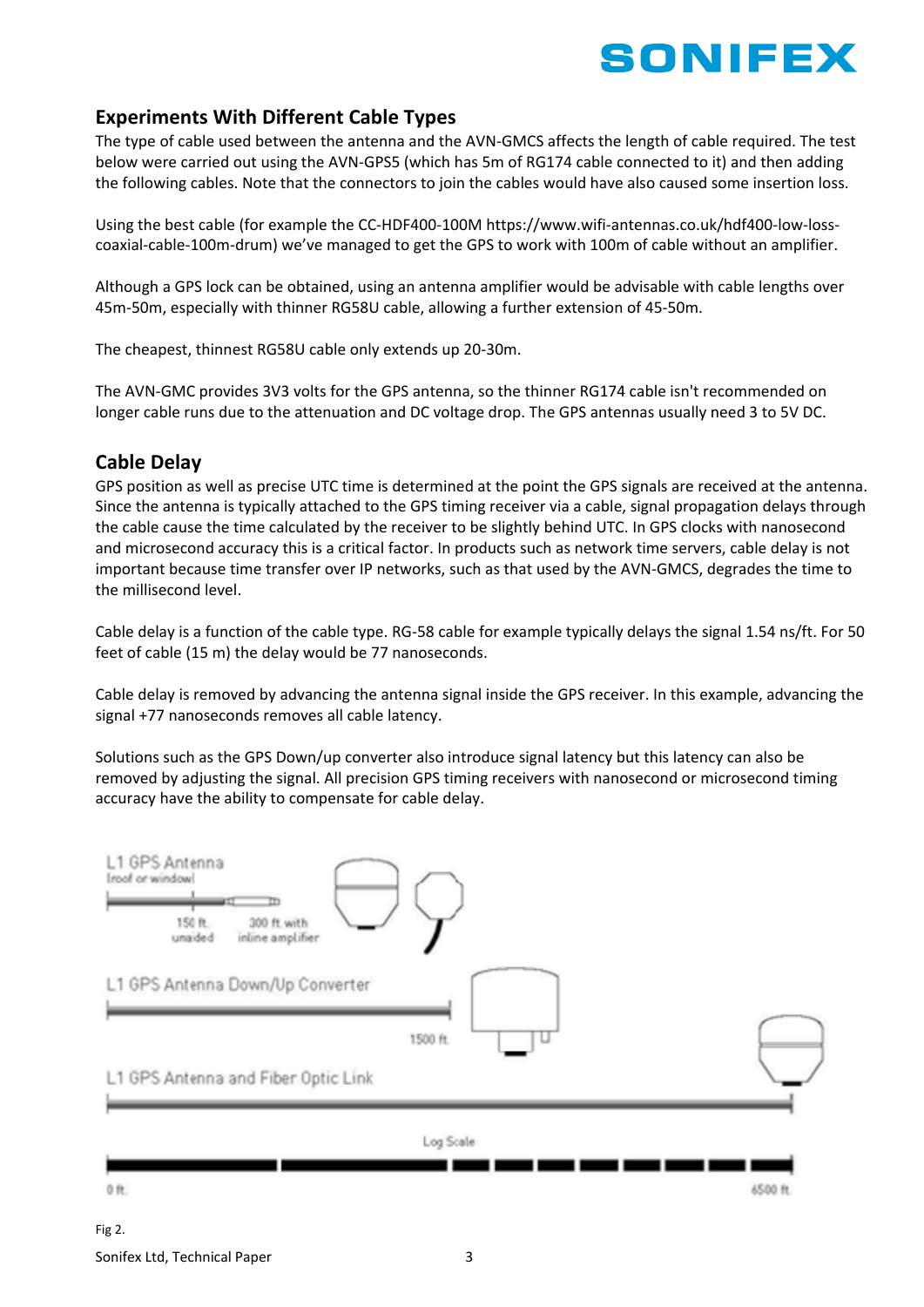

#### **Lightning Arrestor**

In‐line lightning arrestors are mounted on a low impedance ground between the antenna and the point where the cable enters the building. They require no additional power or wiring except the ground lead.

#### **GPS Down/Up Converter**

The GPS Down/Up converter makes cable runs of 250 to 1500 feet (75 m to 457 m) possible. GPS signal down conversion requires a special GPS antenna and corresponding signal up‐converter. The antenna module converts the signal down to a lower frequency that is less susceptible to attenuation, and transmits it the



length of the cable to the up‐converter. The up converter restores the signal to the normal GPS signal frequency for the receiver. The down/up conversion process is transparent to the GPS receiver.

As with any precision GPS timing receiver, only cable delay and down conversion delays

need to be entered into the receiver. Power is supplied by the GPS receiver. In the case of Bus level GPS receivers an external power supply is used. It is important to note that the cable used in GPS down/up conversion is different than the standard cable.

## **Fiber Optic Links**

Fiber-optic connections function as a transparent link between the antenna and GPS receiver equipment. These links eliminate the limitations of copper systems by enabling longer transmission distances while



retaining the highest level of signal quality. In addition, fiber optics provide several other significant network advantages, including simplified network design, ease of installation, and immunity from EMI/RFI and lightning.

Fig 4

## **Advanced Planning**

It is time well spent to estimate in advance the cable length from the GPS antenna to the receiver for any planned installation. Cable lengths that are too short or too long can each introduce problems. In some cases adding an inline amplifier and some extra cable may be a quick and economical solution. In other instances retrofitting for a GPS down/up converter may be necessary which will require installing a different cable type.

Keep in mind that some extra cable coiled in a ceiling, leftover from over estimating the cable length, is not necessarily negative. Provided you know the length of the total cable, the cable delay can be accounted for and the timing accuracy maintained.